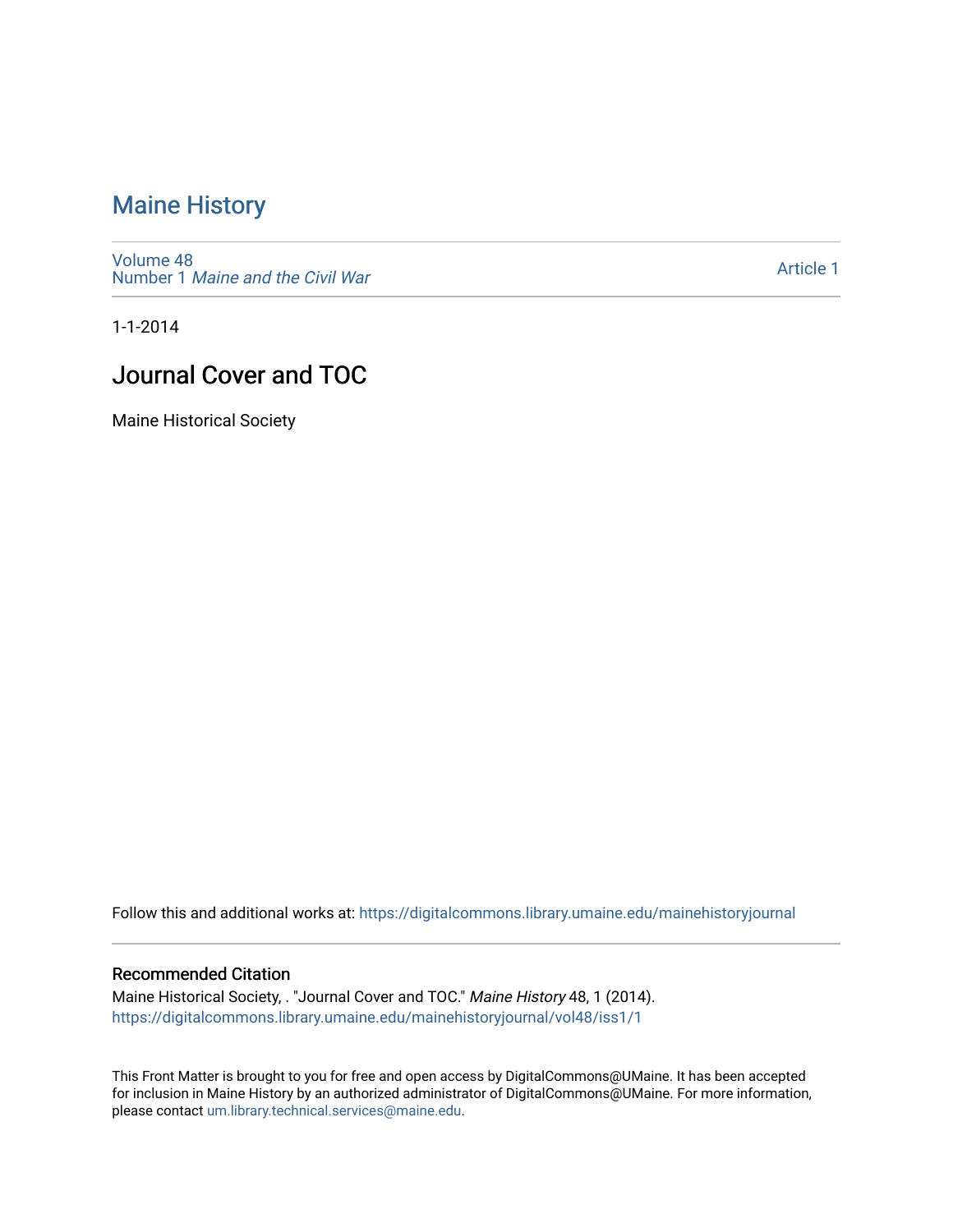VOLUME 48 JANUARY 2014

# **MAINE HISTORY**



## *Maine and the Civil War*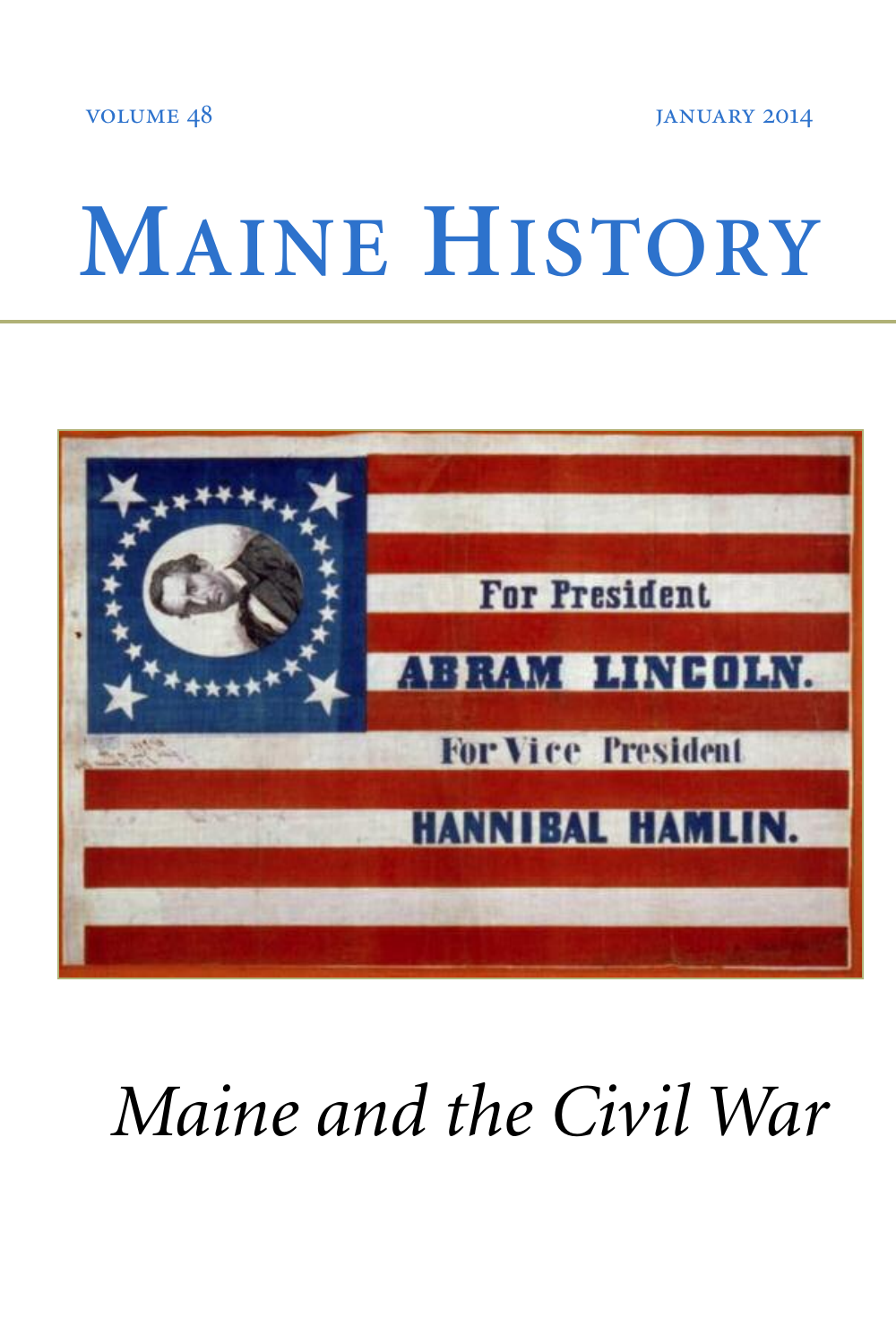#### MAINE HISTORICAL SOCIETY

489 Congress Street Portland, Maine

#### *Maine History* is published by the Maine Historical Society in cooperation with the Department of History at the University of Maine.

Editorial Office Department of History 5774 Stevens Hall, University of Maine, Orono, Maine

All correspondence and manuscripts for review should be sent to Editor, *Maine History*, 5774 Stevens Hall, University of Maine, Orono, ME 04469. Two copies of manuscripts should be submitted in double-spaced typescript and should conform to *The Chicago Manual of Style*, 14th ed. Manuscripts accepted for publication in *Maine History* are typically 15–30 pages in length. Manuscripts will not be returned unless accompanied by a stamped, selfaddressed envelope. The Maine Historical Society assumes no responsibility for the opinions and interpretations expressed by its contributors. The articles appearing in *Maine History* are abstracted in *Historical Abstracts* and *America: History and Life*.

Books for review should be sent to the book review editor, Stanley R. Howe, P. O. Box 113, Bethel, ME 04217.

COVER ILLUSTRATION: To commemorate the sesquicentennial of the Civil War, this special issue is dedicated entirely to that conflict. The articles and research notes in this issue examine a variety of aspects of the war and how it affected the men and women of Maine, whether they were politicians, soldiers, relief workers, civilians at the home front, or even war dissenters. Wars often begin in a patriotic euphoria but end with many lives ruined. The Civil War was no different, and Mainers experienced both the glory and devastation of the conflict. Front cover image: 1860 campaign flag for Republican presidential candidate Abraham Lincoln and his running mate Hannibal Hamlin. Courtesy of the Library of Congress. Back cover image: John F. Chase, member of the Fifth Maine Battery, lost his right arm at the Battle of Gettysburg. After the war, he penned this pamphlet which told of the personal struggles of many Union veterans. Courtesy of Gettysburg National Military Park, Tipton Photographic Prints (GETT 41136), OS-2788.

> Copyright © 2014 by Maine Historical Society ISSN 1090-5413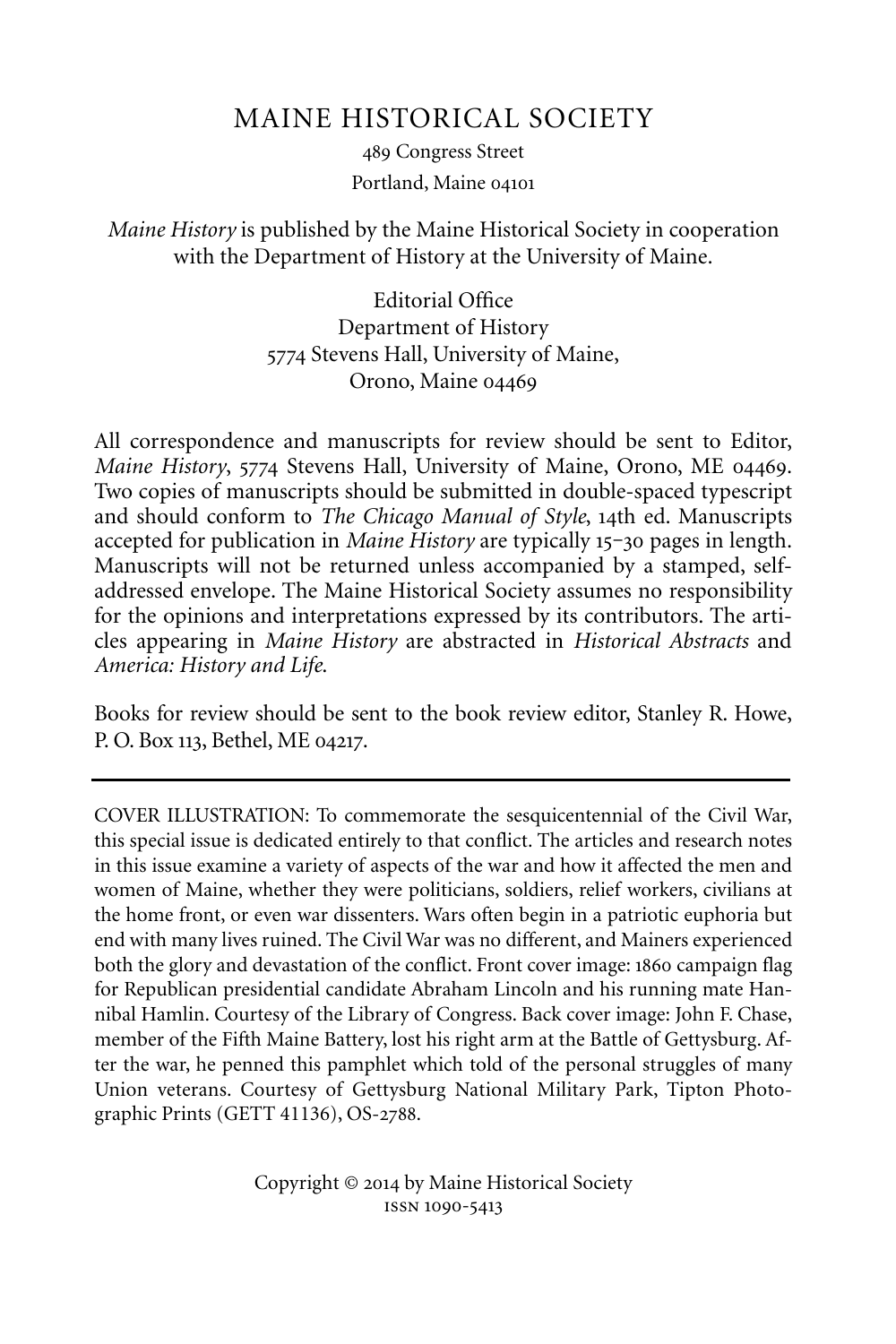# Maine History



*Editors* DAVID C. TURPIE RICHARD W. JUDD

> *Associate Editor* MICHAEL T. PERRY *Book Review Editor*

STANLEY R. HOWE

*Editorial Assistant* AMANDA COBB

#### *Editorial Board*

ROBERT H. BABCOCK University of Maine *Emeritus*

> **EMERSON BAKER** Salem State College

**LIBBY BISCHOF** University of Southern Maine

PAUL BURLIN University of New England

> **JOYCE BUTLER** Kennebunk

EDWIN A. CHURCHILL Maine State Museum

RICHARD CONDON University of Maine at Farmington

JOSEPH CONFORTI American and New England Studies University of Southern Maine

> ELIZABETH DEWOLFE University of New England

JOEL EASTMAN University of Southern Maine

**GRETCHEN FAULKNER** Hudson Museum University of Maine

GREGORY P. GALLANT Margaret Chase Smith Library

> WENDY HAZARD University of Maine at Augusta

**STEPHEN HORNSBY** Canadian-American Center University of Maine

> **STANLEY R. HOWE** Bethel

JAMES LEAMON Bates College *Emeritus*

MAUREEN ELGERSMAN LEE Black History Museum and Cultural Center of Virginia

> SARAH MCMAHON Bowdoin College

HARALD PRINS Kansas State University

HOWARD P. SEGAL University of Maine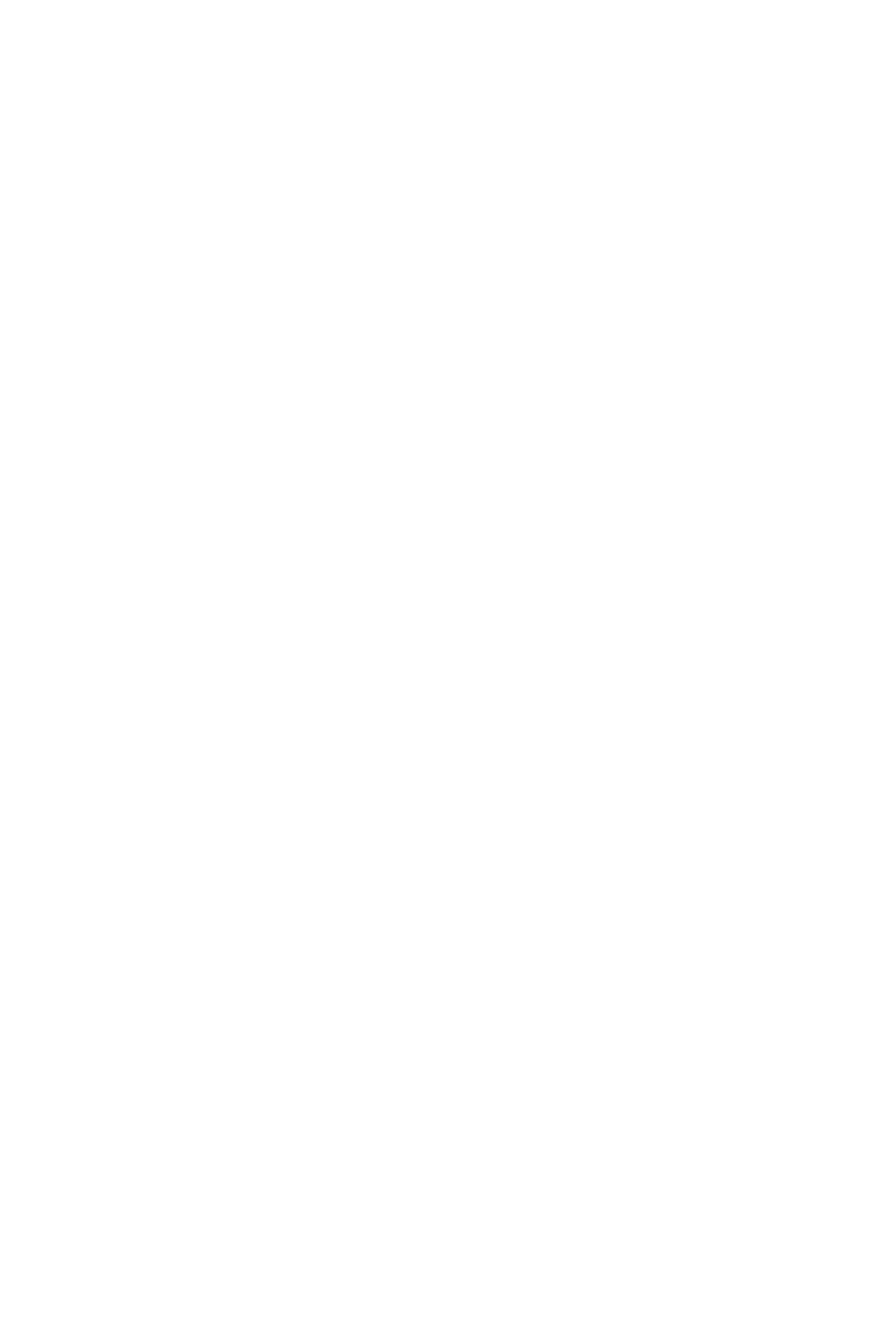## Maine History

*Contents*

| Standing Firm: Maine's Delegation to Congress during the                                                                             |     |
|--------------------------------------------------------------------------------------------------------------------------------------|-----|
| Secession Crisis of 1860-1861<br>Jerry R. Desmond                                                                                    | 5   |
| "We Respect the Flag But": Opposition to the Civil War in                                                                            |     |
| Down East Maine<br>Timothy F. Garrity                                                                                                | 23  |
| Benevolent Chaos: Nurse Harriet Eaton's Relief War for Maine                                                                         |     |
| Jane E. Schultz                                                                                                                      | 57  |
| "What the Women of Maine Have Done": Women's Wartime Work                                                                            |     |
| and Postwar Activism, 1860-1875<br>Lisa Marie Rude                                                                                   | 86  |
| Contested Memory: John Badger Bachelder, the Maine Gettysburg                                                                        |     |
| Commission, and Hallowed Ground<br>Crompton Burton                                                                                   | 110 |
| <b>RESEARCH NOTES</b>                                                                                                                |     |
| "[We] burnt the station, destroyed the railroad, and had a good time<br>generally": The Diary of E.P. Harmon, a Maine Soldier in the |     |
| Overland Campaign, Spring 1864<br>Aaron D. Purcell                                                                                   | 136 |
| Sheridan in the Shenandoah: The Civil War Memoir of                                                                                  |     |
| Levi H. Winslow, Twelfth Maine Infantry Regiment of Volunteers                                                                       |     |
| David Mitros                                                                                                                         | 159 |
| Dependent Parents' Pension Claim for a Killed Maine Soldier: The                                                                     |     |
| Case of Emeline and William Merrill, 1880-1887 James A. Christian                                                                    | 185 |

VOLUME 48 NUMBER 1 JANUARY 2014